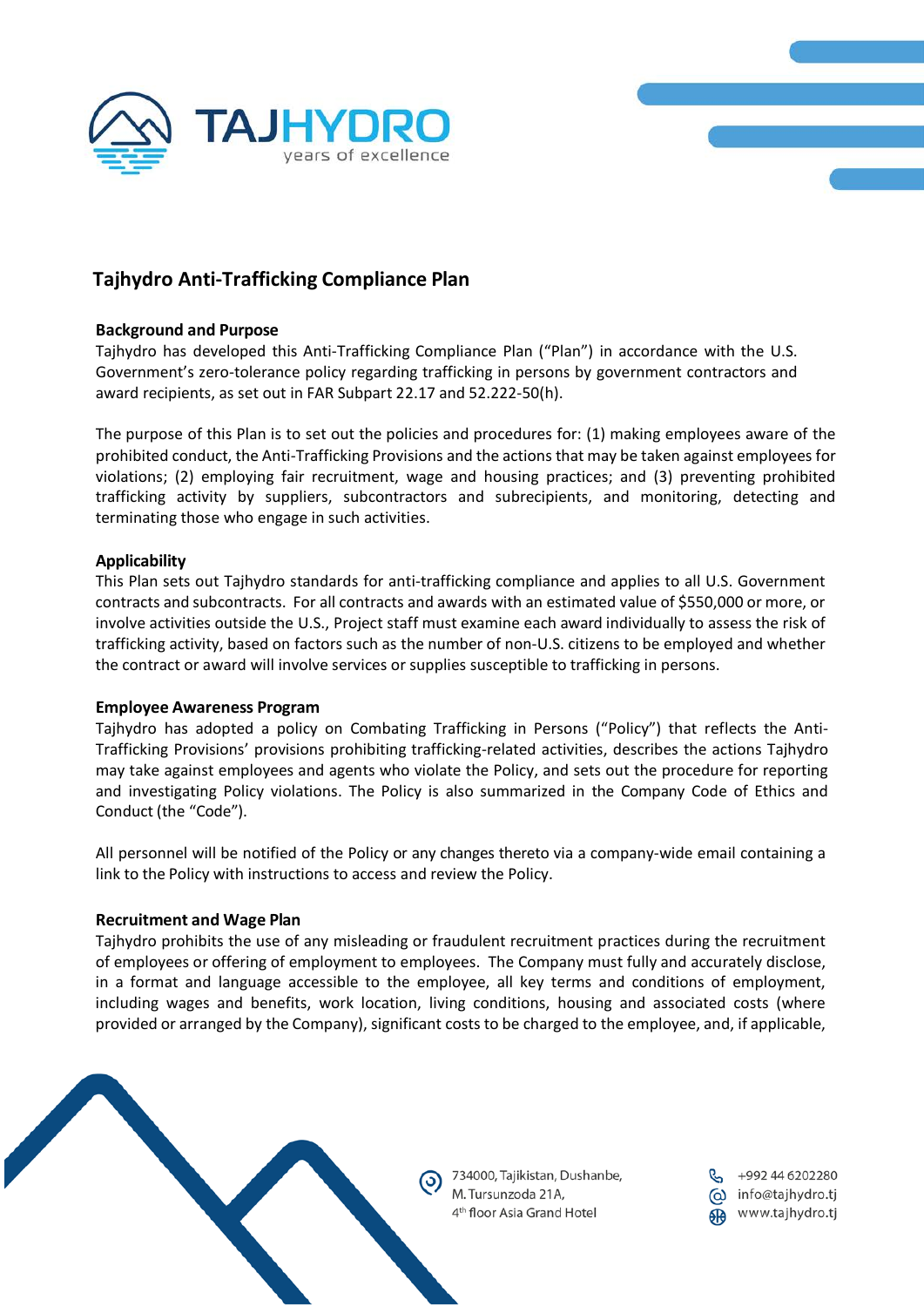



the hazardous nature of the work.

The Company prohibits charging recruitment fees to any employee.

The Company will pay wages to all employees that meet applicable host-country legalrequirements, or will explain any variance.

Where required by law or contract, the Company will provide to every employee an employment contract, recruitment agreement or other required work document, written in a language the employee understands, containing all required information about the terms of conditions of employment.

## **Housing Plan**

In situations where the Company provides housing to employees, the housing will meet host country housing and safety standards.

#### **Supplier Compliance**

All Tajhydro contractors, consultants, subcontractors and other agents ("Suppliers") must agree to comply with the Policy and all applicable Anti-Trafficking Provisions, as applicable. The Company will include language to that effect in all applicable Supplier contracts/agreements ("Supplier Contracts"), including inserting FAR 52.222-50, FAR 52.222-56 and USAID clauses, when applicable.

When applicable, the Supplier's compliance plan must meet the minimum requirements in the Anti-Trafficking Provisions and be appropriate to the size and complexity of the contract, subcontract or other agreement with the Company and the nature of the activities to be performed under it. Failure to comply may result in suspension or termination of the relevant contract/agreement.

## **Reporting Requirements and Procedure**

All Tajhydro personnel, Suppliers and Supplier Personnel are required to report any suspected traffickingrelated activity or violation of this policy. Reports may be made to the Tajhydro Human Resources office.

In addition, reports may be made to the Global Human Trafficking Hotline at 1-844-888-FREE or [help@befree.org.](mailto:help@befree.org)

The Company will investigate all reports of prohibited trafficking-related activity or violations of this policy and take appropriate action, including reporting to the Company's Prime Contractor for further action (if

734000, Tajikistan, Dushanbe, +992 44 6202280 M. Tursunzoda 21A, ώ info@tajhydro.tj 4<sup>th</sup> floor Asia Grand Hotel www.tajhydro.tj